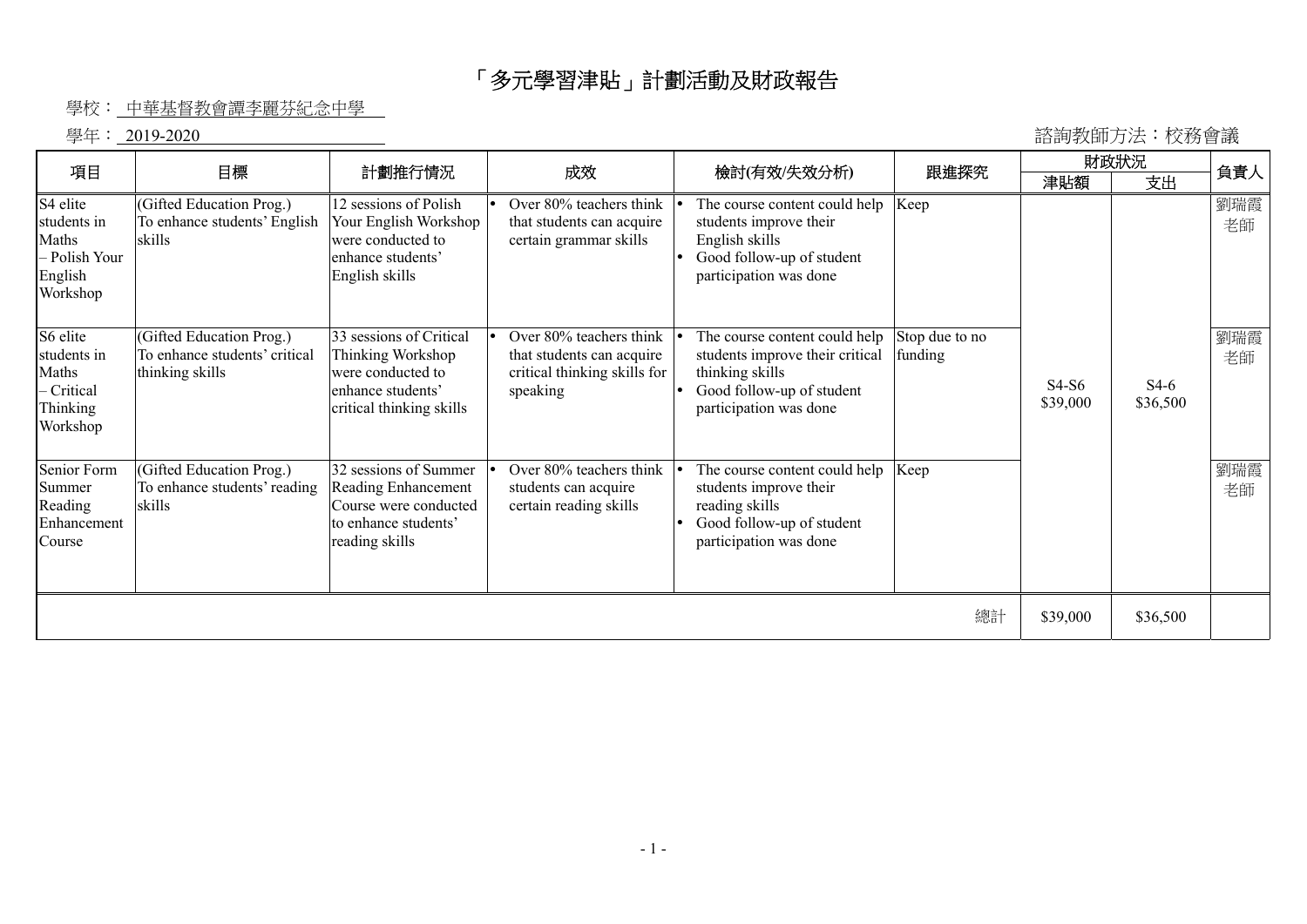## 「多元學習津貼」計劃活動及財政報告

| 項目        | 目標                                                                                                                                                                                                                            | 計劃推行情況                                            | 成效                                                                                                         | 檢討(有效/失效分析)                                                                                         | 跟進探究      |          | 財政狀況     | 負責人       |
|-----------|-------------------------------------------------------------------------------------------------------------------------------------------------------------------------------------------------------------------------------|---------------------------------------------------|------------------------------------------------------------------------------------------------------------|-----------------------------------------------------------------------------------------------------|-----------|----------|----------|-----------|
|           |                                                                                                                                                                                                                               |                                                   |                                                                                                            |                                                                                                     |           | 津貼額      | 支出       |           |
| 讀書會       | (資優教育課程)<br>氛<br>進行讀書會,邀請作家 此本校聯絡外間機 活動的人次為 2733 人。<br>到校分享                                                                                                                                                                   | 構改為網上公開講<br>座,共舉行2次。                              | 社會事件及受疫情 改為網上公開講座,沒有本<br>  「全が行告」<br> 配合関讀氛圍,提升閱讀氣  影響,邀請的作家  以為納工公開講座,及有平<br>  氛   本能到校分享,因  校學生參與數字,參加兩次 | 疫情期間改為網上講座,邀請不同類型創作人,<br>較難統計本校學生出席包括表演藝術,增加學<br>人數。<br>講者講題吸引,能鼓勵學<br>生參加。                         | 生創作和閱讀興趣。 | \$3,000  | \$0      | 盧日高<br>老師 |
| 課程)<br>課程 | (校本抽離式 (班本資優課程)<br>提升學生對時事議題的分析<br>時事議題拔尖 能力,建立批判思維,提升文<br>字評論的能力。<br>聘請兼職導師<br>為班本資優生安排時事 <sup>設課;A、B組各</sup><br>議題拔尖課程,提升學6節課堂;每節課<br>生掌握議題、分析資料、堂 1.5 小時,而 C<br>王宇浩……」<br>批判思維及文字評論的 <br> 組則疫情關係,未 <br>分3組,各組6次,<br>全期共18次 | 已在 2019年9月<br>至 2020年1月,<br>共進行了12節通<br> 能開展有關課堂。 | A、B 組參與學生共 21人;<br>整體出席率達 80%。<br>為中六學生分兩組 C 組因疫情關係,未能開展<br>有關課堂。                                          | 課程開展前與有關導師來年繼續推行<br>商討教學重點;並選取4<br>個恆常議題及卷二的題<br>型以作訓練。<br>導師按學生能力編製相<br>關教材。<br>大部份學生學習態度均<br>見積極。 |           | \$18,000 | \$12,000 | 黎慧敏<br>老師 |
|           |                                                                                                                                                                                                                               |                                                   |                                                                                                            |                                                                                                     | 總計        | \$21,000 | \$12,000 |           |

上年度盈餘 24,255.6 今年度實際津貼\$56,000 | 撥款由以上兩項調撥而來,剩餘 31,755.6。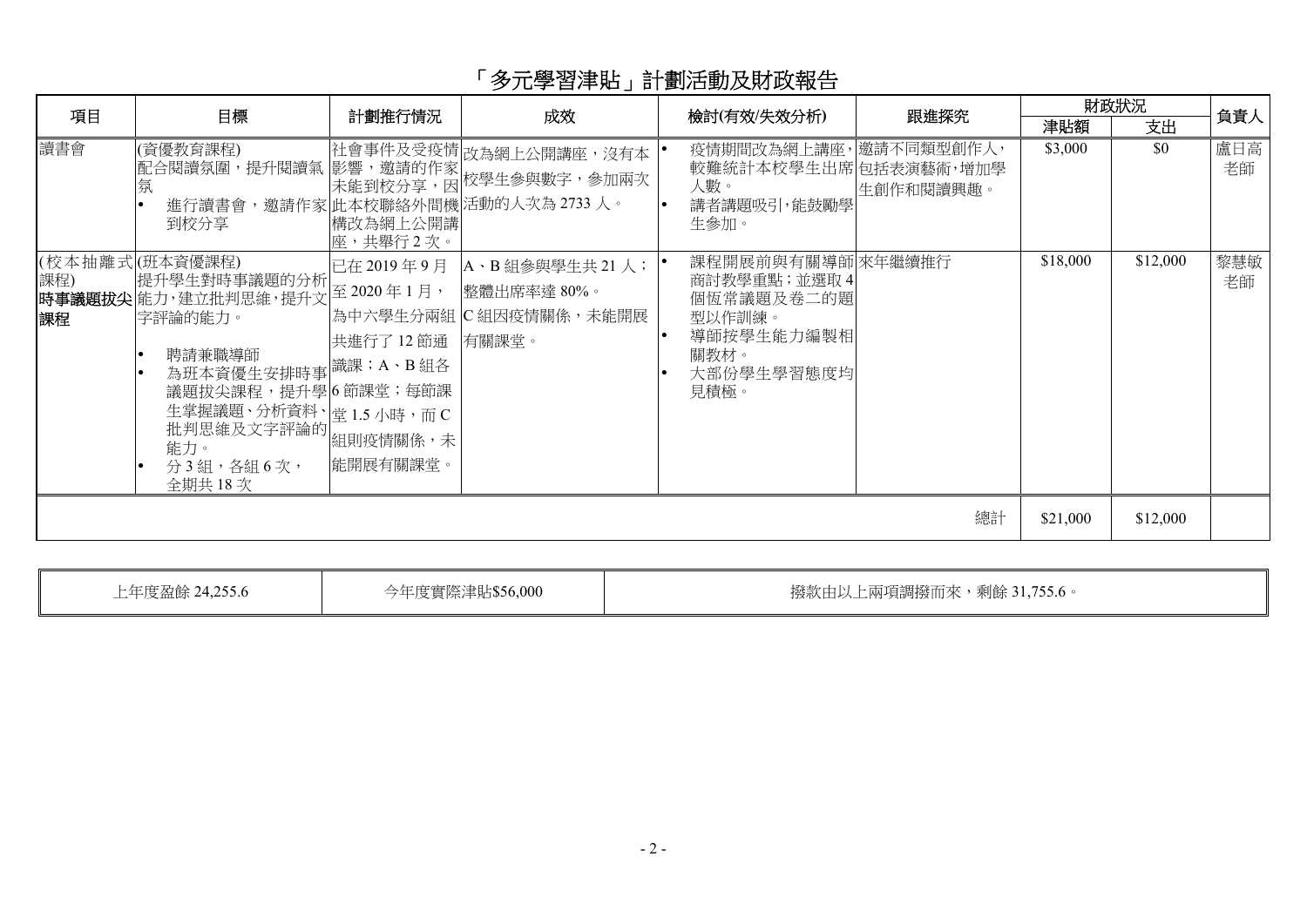## 「多元學習津貼」計劃活動及財政報告

| 項目                                         | 目標                                                                                                          | 計劃推行情況                                                                                                                                                                                                                                                            | 成效                                                                         | 檢討(有效/失效分析)                                                                                                                                                                                                                                                                                                                                                                          | 跟進探究                                                                                                                                                                                                      |           | 財政狀況      | 負責人        |
|--------------------------------------------|-------------------------------------------------------------------------------------------------------------|-------------------------------------------------------------------------------------------------------------------------------------------------------------------------------------------------------------------------------------------------------------------|----------------------------------------------------------------------------|--------------------------------------------------------------------------------------------------------------------------------------------------------------------------------------------------------------------------------------------------------------------------------------------------------------------------------------------------------------------------------------|-----------------------------------------------------------------------------------------------------------------------------------------------------------------------------------------------------------|-----------|-----------|------------|
|                                            |                                                                                                             |                                                                                                                                                                                                                                                                   |                                                                            |                                                                                                                                                                                                                                                                                                                                                                                      |                                                                                                                                                                                                           | 津貼額       | 支出        |            |
| 應用學習<br>$(2018-20)$<br>應用學習<br>$(2019-21)$ | 課程,以照顧學生不<br>同的學習需要及興趣<br>• 學生可獲得多元化的 <br>業抱負<br>課程,以照顧學生不 <br>同的學習需要及興趣<br>• 學生可獲得多元化的<br>學習經歷,並發展職<br>業抱負 | 提供一系列應用學習 •8位學生分別報讀創<br>意學習、工程及生<br>産、應用科學及服務<br>範疇的課程。<br>學習經歷,並發展職  所有學生的最出席率  <br>高於80%。<br> • 獲取成績的學生人數  • 所有學生的出席率達  <br>分別如下:<br>A:1 ; C:1 ; D:2 ; U:4<br>提供一系列應用學習 •8位學生分別報讀創<br>意學習、工程及生<br>産、應用科學及服務<br>範疇的課程,其中一<br>位報讀兩個課程。<br>• 其中4位學生的最出<br>席率高於80%。 | 沒有學生中途退修,<br>只有兩位學生於完成<br>第一學年課程後申請<br>退修,主要是未能同<br>學習課程。<br>成課業。<br>最低要求。 | • 要求學生簽訂修讀承諾書,能 • 可要求有興趣報讀應用<br>事前讓學生徹底考慮修讀課程<br>的要求,亦能有效讓學生堅持 <br>完成課程。<br>時應付文憑試及應用   要求學生提供上課資料,記錄  <br>於點名簿,有效追查學生的出 •<br>席表現。<br>課程要求,並依時完 •部分學生成績表現欠佳,可能 <br>力有不遞。<br> • 學生修讀課程前,前課程的內 <br>容及教學方式應作深入的理<br>解,以免出現錯誤預期。<br>部份學生出席率未達 • 要求學生簽訂修讀承諾書,能 • 可要求有興趣報讀應用<br>事前讓學生徹底考慮修讀課程<br>的要求,亦能有效讓學生堅持 <br>完成課程,但仍有學生未能依<br>時出席。<br> • 要求學生提供上課資料,記錄 • 清楚向學生講解修讀承<br>於點名簿,有效追查學生的出 | 學習課程的學生必須參<br>與導引課程,以更全面<br>及深入理解課程內容,<br>並確定自己的興趣。<br>清楚向學生講解修讀承<br>諾書的內容,讓學生有<br>更清晰的考慮。<br>• 繼續將學生上課資料紀<br>錄於點名簿內,並追查<br>學生的出席狀況。<br>學習課程的學生必須參<br>與導引課程,以更全面<br>及深入理解課程內容,<br>並確定自己的興趣。<br>諾書的內容,讓學生有 | \$114,270 | \$114,270 | 甄靄齡<br>副校長 |
|                                            |                                                                                                             | • 截至 2020年4月30<br>日獲取成績的學生人<br>數分別如下:<br>$A:1$ ; B:2; C:1;<br>$D:1$ ; U:4                                                                                                                                                                                         |                                                                            | 席表現。<br> • 部分學生成績表現欠佳,可能 • 繼續將學生上課資料紀 <br>力有不遞。                                                                                                                                                                                                                                                                                                                                      | 更清晰的考慮。<br>錄於點名簿內,並追查<br>學生的出席狀況。                                                                                                                                                                         |           |           |            |
|                                            |                                                                                                             |                                                                                                                                                                                                                                                                   |                                                                            |                                                                                                                                                                                                                                                                                                                                                                                      | 總計                                                                                                                                                                                                        | \$114,270 | \$114,270 |            |